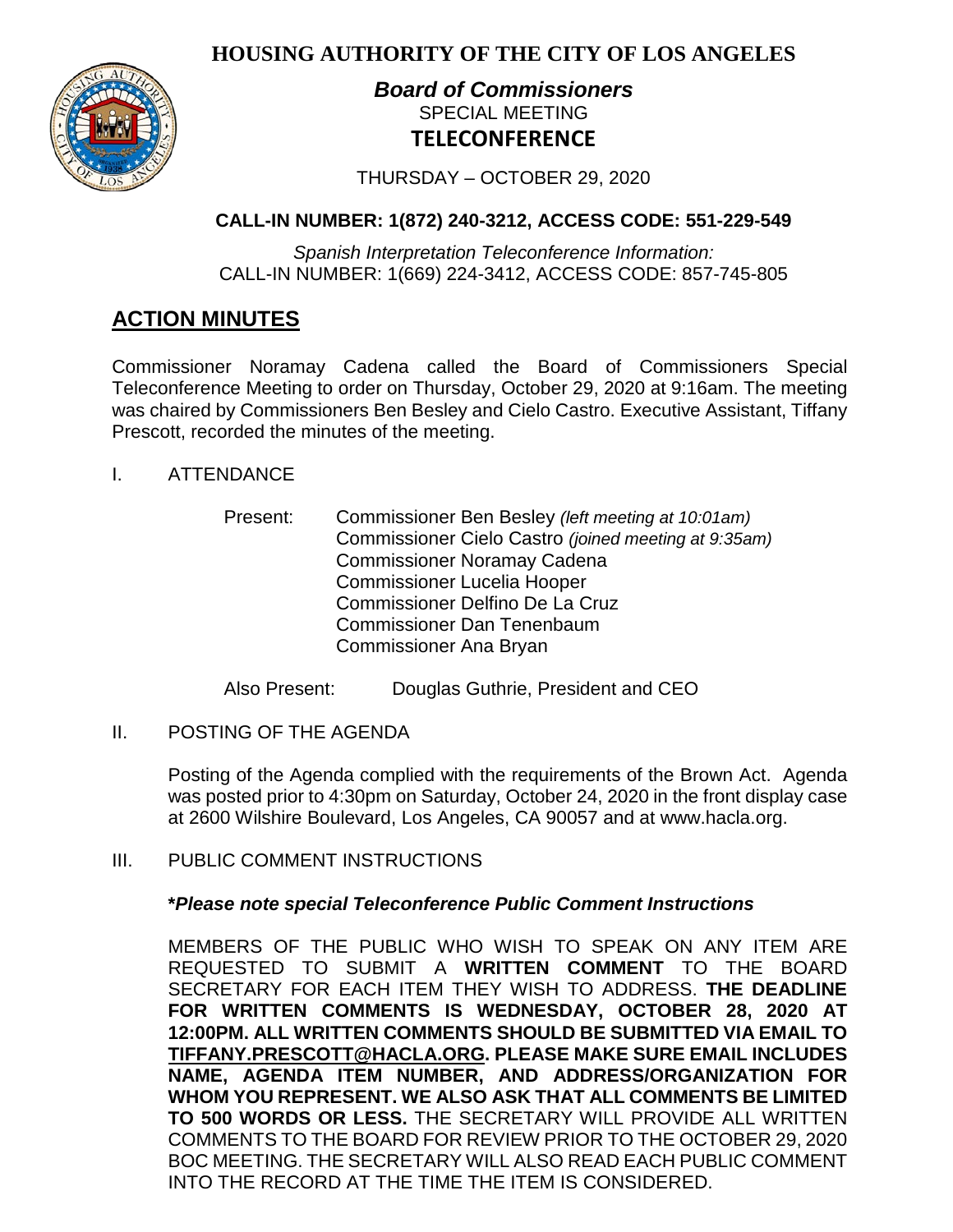THE PURPOSE OF PUBLIC COMMENT IS TO ALLOW THE PUBLIC TO ADDRESS THE BOARD AND THE BOARD IS INTERESTED IN HEARING FROM MEMBERS OF THE PUBLIC, STAKEHOLDERS AND INTERESTED PARTIES. HOWEVER, SPEAKERS ARE ASKED TO EXERCISE COURTESY AND CONSIDER THE RIGHTS OF OTHER SPEAKERS BY ADHERING TO THE SPECIAL TELECONFERENCE PUBLIC COMMENT INSTRUCTIONS AND IF POSSIBLE REFRAIN FROM UNNECESSARY REPETITION IN THEIR COMMENTS.

- IV. PRESIDENT AND CEO ADMINISTRATIVE REPORT
	- 1. Monthly Oral Report
- V. BOARD BUSINESS ITEMS
	- 1. Proposed Resolution Approving the Acquisition of the Following Two (2) Real Property Assets: (1) Howard Johnson Hotel – 7432 Reseda Blvd, Los Angeles, CA 91335, for \$16,228,756 and (2) Travelodge Hotel Gardena – 18600 Normandie Ave Los Angeles, CA 90248, for \$9,200,000 in Response to the California Department of Housing and Community Developments ("HCD") Notice of Funding Availability for the Homekey Program in Partnership with the City of Los Angeles; Approving and Authorizing the Execution and Delivery of All Related Documents, Certificates and Agreements, Including Purchase and Sale Agreements, and HCD Standard Agreements; Making a Determination that These Acquisitions are Exempt from Environmental Review Under the California Environmental Quality Act; and the Undertaking of Various Actions in Connection Therewith
	- Purpose: The Housing Authority of the City of Los Angeles ("HACLA" or "Authority") in collaboration with the City of Los Angeles ("City") through a Professional Services Agreement, proposes to purchase two (2) Hotel properties, in response to the State of California ("State") Department of Housing and Community Development's ("HCD") Notice of Funding Availability ("NOFA") for the Homekey Program. This program was created to help fund, sustain and expand the inventory of housing for people experiencing homelessness or at risk of homelessness and impacted by COVID-19.
	- Contact: Jenny Scanlin, Chief Strategic Development Officer

### Action: **APPROVED**

Motioned: Commissioner Dan Tenenbaum Seconded: Commissioner Cielo Castro

7 AYES, 0 NAYS, 0 ABSENT, Motion Carried

*\*\* Commissioner Ben Besley left the meeting at 10:01am. Commissioner Cielo Castro chaired the remainder of the meeting.\*\**

2. Proposed Resolution Approving the Acquisition of the Following Two Real Property Assets for Appraised Fair Market Values of (1) Super 8 – 7631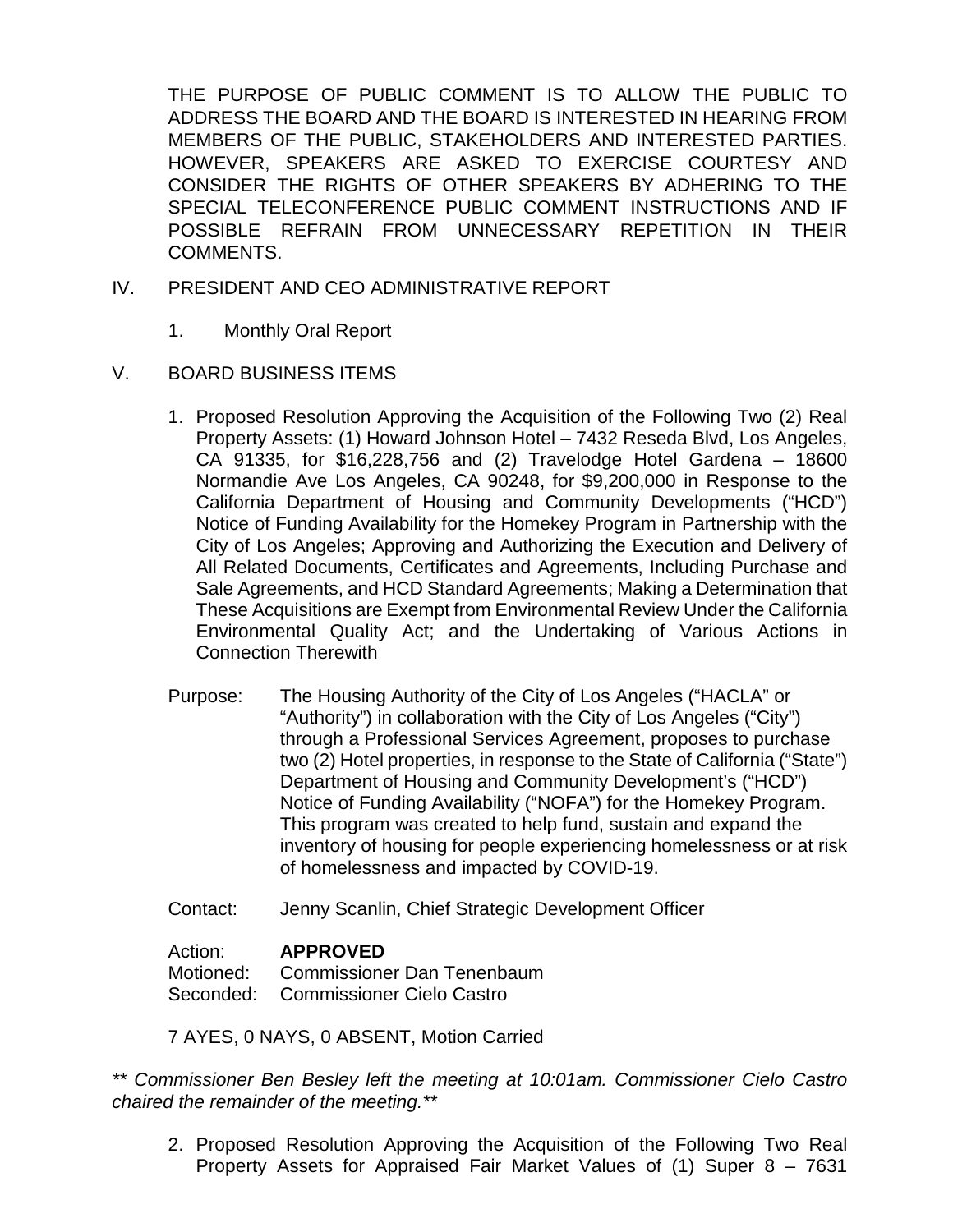Topanga Canyon Blvd, Los Angeles, CA 90028, \$11,118,600, and (2) Orchid-1763 Orchid Ave, Los Angeles, CA 90028, Up to \$16,000,0000, Contingent Upon Receipt of a Grant Funding Award from the California Department of Housing and Community Development (HCD) Homekey Program or an Equivalent Source of Subsidy or Grant in the Amounts Requested; Authorizing the Housing Authority or its Nonprofit Instrumentality to Enter Into a Partnership Agreement with PATH Ventures for the Long Term Ownership of the 1763 Orchid Property; Authorizing the Execution and Delivery of All Related Documents, Certificates and Agreements Including HCD Standard Agreements; the Undertaking of Various Actions in Connection Therewith; and Making a Determination that These Acquisitions are Exempt from Environmental Review Under the California Environmental Quality Act

- Purpose: The Housing Authority of the City of Los Angeles ("HACLA" or "Authority") proposes to purchase two (2) motels (Super 8 and Orchid) in response to the State of California ("State") Department of Housing and Community Development's ("HCD") Notice of Funding Availability ("NOFA") for the HomeKey Program. This program was created to help fund, sustain and expand the inventory of housing for people experiencing homelessness or at risk of homelessness and impacted by COVID-19.
- Contact: Jenny Scanlin, Chief Strategic Development Officer

Action: **APPROVED**

Motioned: Commissioner Delfino De La Cruz

Seconded: Commissioner Dan Tenenbaum

- 5 AYES, 0 NAYS, 2 ABSENT (*Besley & Hooper*), Motion Carried
- 3. Proposed Resolution Authorizing the President and CEO to Take All Actions Necessary to Assemble a Financing Team to Finance the Housing Authority of the City of Los Angeles Mortgage Revenue Bonds (Union Portfolio Project) 2020 Series C, Through the Sale of Tax-Exempt Fixed-Rate Mortgage Revenue Bonds in an Amount Not to Exceed \$22,000,000 and Providing and Authorizing the Execution and Delivery of All Related Documents, Certificates and Agreements and the Undertaking of Various Actions in Connection Therewith

Purpose:

To initiate activities leading to low-cost permanent financing for that portion of expenses attributable to the acquisition and renovation of the Parthenia and Martel properties (described below) not funded by a grant award received from the State of California's Housing and Community Development Department's Homekey Program, as wells as permanent financing for the acquisition and renovation of one or more residential properties to be identified at a future date. The permanent financing would consist of long-term debt ("2020 Series C Bonds") to be issued through a supplemental indenture to the Authority's 2020 Mortgage Revenue Refunding Bonds (Union Portfolio Project), Series A, and Mortgage Revenue Bonds Series B (collectively, the Series A and Series B are the "2020 Bonds"). The 2020 Bonds were issued in May 2020 and are outstanding in the amount of \$31,170,000 (principal). The 2020 Series C Bonds are anticipated to fully amortize over a period